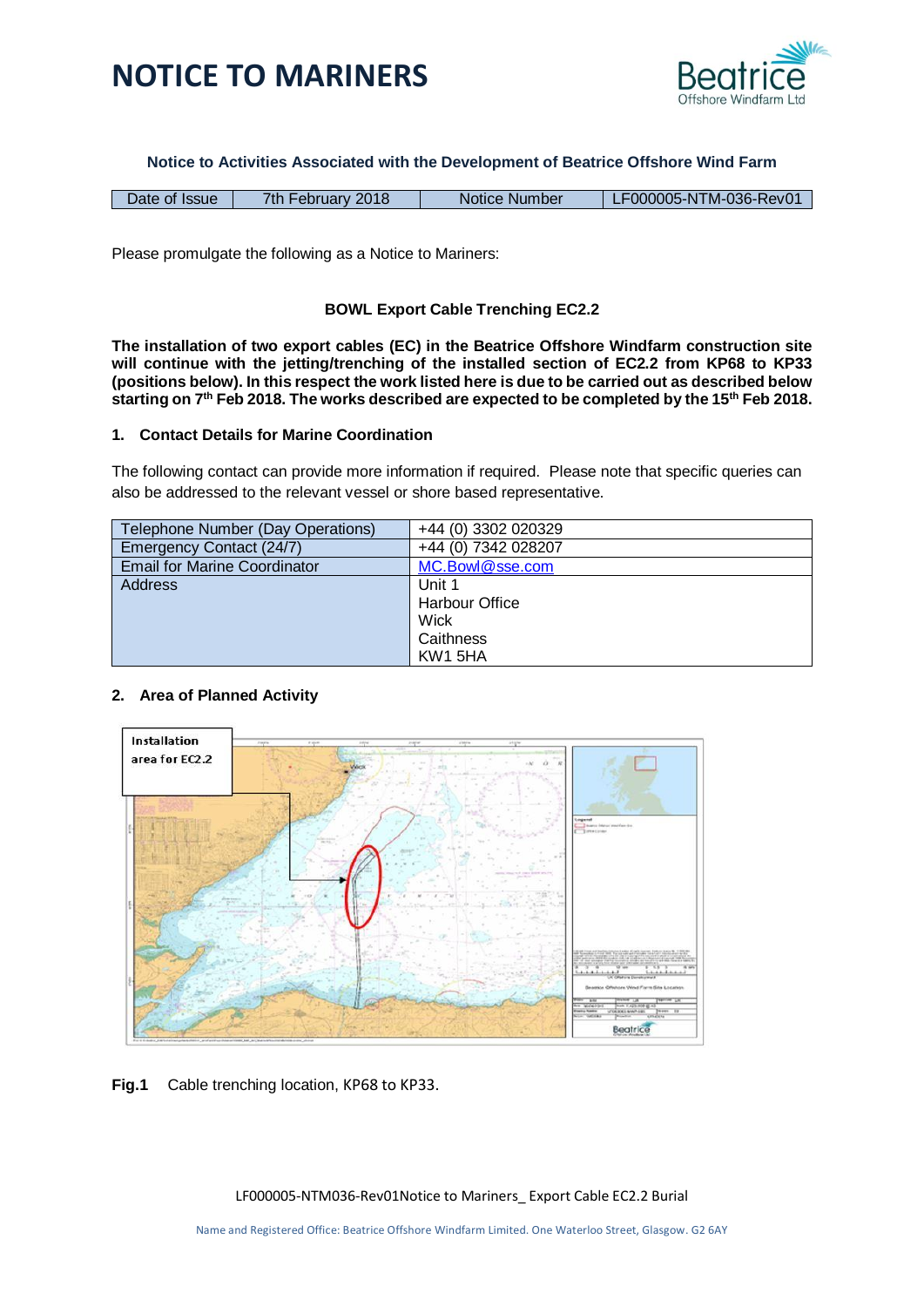

| Approximate location of cable laydown<br>ends EC2.2 | <b>Latitude WGS84</b> | <b>Longitude WGS84</b> |
|-----------------------------------------------------|-----------------------|------------------------|
| KP 68                                               | 58° 14.90'N           | 002°54.82'W            |
| KP33                                                | 57° 57.26'N           | 003°02.64'W            |

## **3. Activity Description**

On behalf of BOWL, Nexans Norway AS using the cable laying vessel Skagerrak will trench the first section of an export cable. The work will commence as follows:

• Trenching by the Skagerrak from KP33 to KP68

Additional trenching works will be performed once more cable sections have been installed. These will be notified separately.

The equipment used for the trenching is a 1 Mega Watt high pressure water jetting system known as Capjet. This is deployed from the Skagerrak and uses swords with water jet nozzles to penetrate and liquefy the seabed to allow the cable to drop in. Control of the Capjet is remote from on board the Skagerrak.



#### **Fig 2.** The Capjet trenching machine

The trenching will be supported by two guard vessels, Morning Dawn and Artemis who will continue to guard and monitor the cable area.

#### **4. Vessels Associated with the Activity**

The vessels that are involved with the described operation are the Skagerrak, DSV guard vessels Morning Dawn and Artemis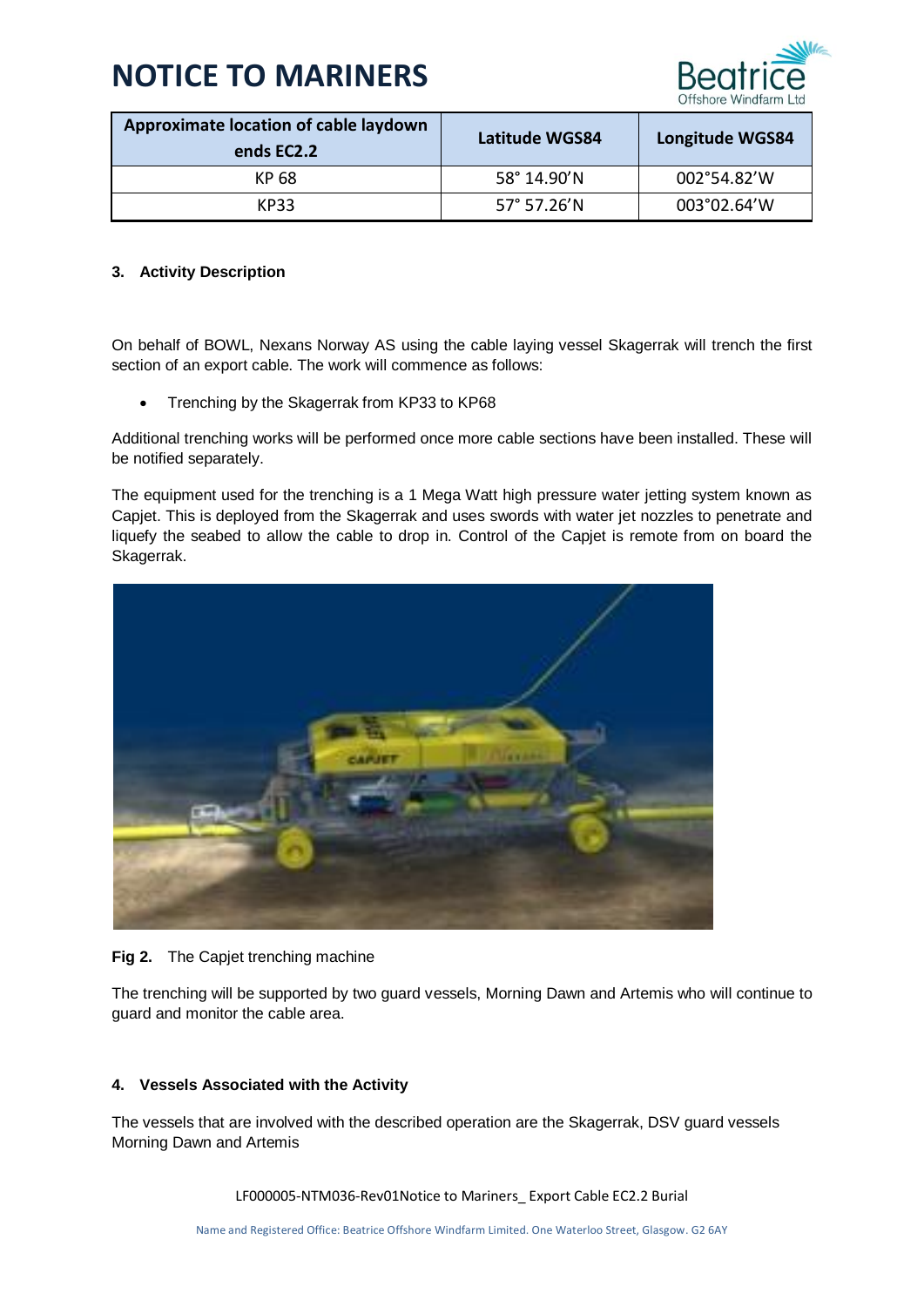

| <b>Skagerrak</b>                                     |                                                                                                                   |
|------------------------------------------------------|-------------------------------------------------------------------------------------------------------------------|
| <b>General Description and</b><br><b>Dimensions:</b> | Cable Layer & Trenching L:99.75m / B:35.41m                                                                       |
| <b>Call Sign:</b>                                    | <b>LCEK</b>                                                                                                       |
| <b>MMSI:</b>                                         | 257253000                                                                                                         |
| <b>Onshore Representative:</b>                       | Øyvind Haug<br><b>BEATRICE Installation Engineering Manager</b><br>Mob: +47 916 27 674<br>Office: +47 22 88 65 09 |
|                                                      |                                                                                                                   |

| <b>Morning Dawn</b>                                  |                                                                                                                   |
|------------------------------------------------------|-------------------------------------------------------------------------------------------------------------------|
| <b>General Description and</b><br><b>Dimensions:</b> | Guard Vessel, L:45m / B: 9m                                                                                       |
| <b>Call Sign:</b>                                    | MHEU3                                                                                                             |
| <b>MMSI:</b>                                         | 232253000                                                                                                         |
| <b>Onshore Representative:</b>                       | Øyvind Haug<br><b>BEATRICE Installation Engineering Manager</b><br>Mob: +47 916 27 674<br>Office: +47 22 88 65 09 |
| PD-359                                               |                                                                                                                   |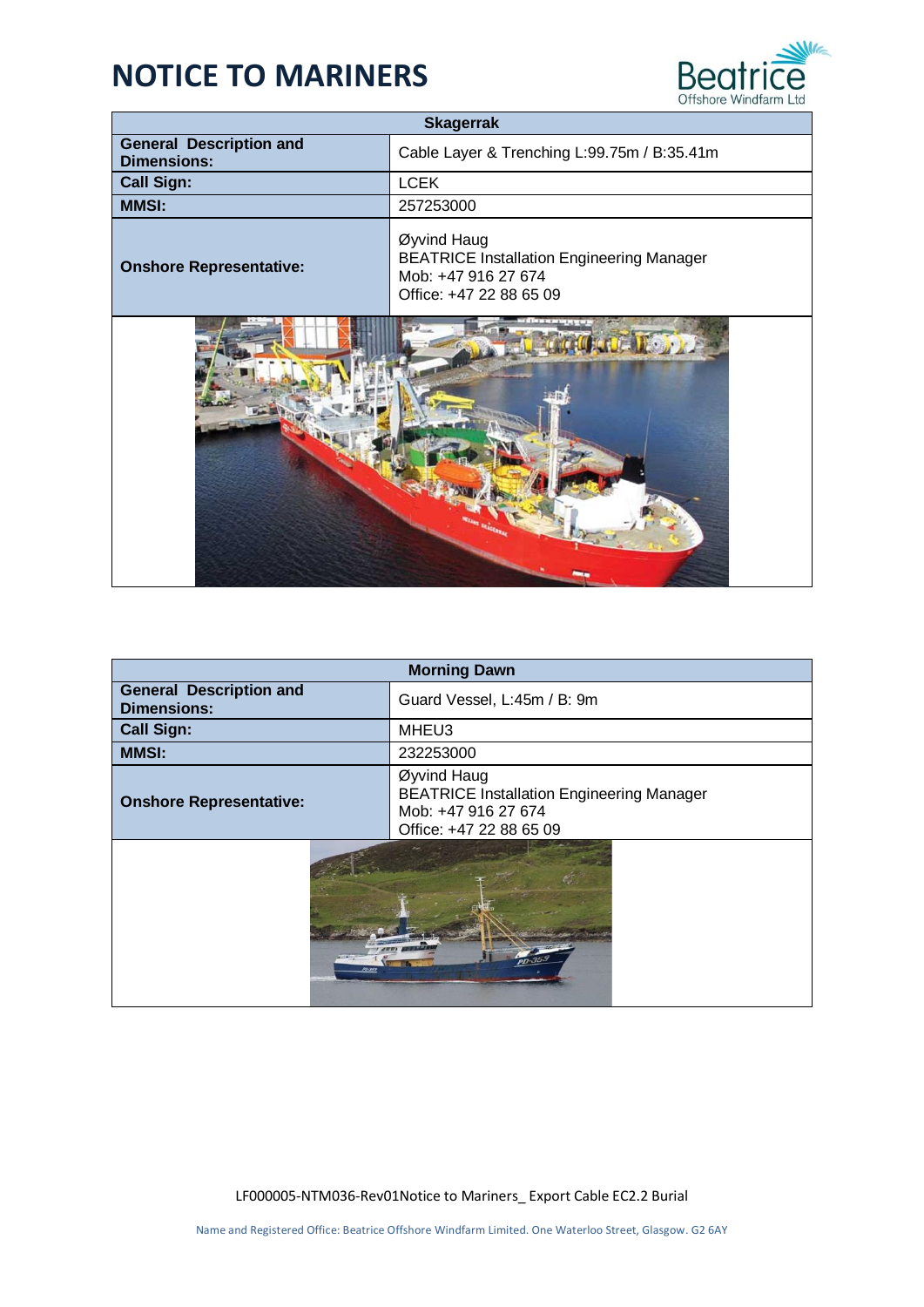

| <b>Artemis INS564</b>                      |                                                                                                                                      |
|--------------------------------------------|--------------------------------------------------------------------------------------------------------------------------------------|
| <b>General Description and Dimensions:</b> | L 28m / B 8m / D 5.6m                                                                                                                |
| <b>Call sign</b>                           | MVIX5                                                                                                                                |
| <b>MMSI</b>                                | 233975000                                                                                                                            |
| <b>Onshore representative</b>              | Øyvind Haug - Nexans Norway AS<br><b>BEATRICE Installation Engineering Manager</b><br>Mob: +47 916 27 674<br>Office: +47 22 88 65 09 |
|                                            |                                                                                                                                      |

### **5. Crew transfers**

None anticipated.

## **6. Adverse Weather Conditions**

Should adverse weather occur during the trenching, the Skagerrak will cease operation and hold position until suitable working weather returns. The vessel is able to recover the Capjet within around 30 mins and move off station if required.

The operational limits for the trenching are listed in below table:

| Operation(s)                        | <b>Limiting Weather Criteria</b>    |
|-------------------------------------|-------------------------------------|
| Burial – Transit or standby at site | $Hs = None / Master decision$       |
| <b>CAPJET 1MW Jetting</b>           | Wind speed = None / Master decision |
| Burial – Launch / Recovery          | $Hs = 3 m$                          |
|                                     | Wind speed = $15 - 18$ m/s          |
| Burial < 10m Water Depth            | $Hs = 1.5 m$                        |
|                                     | Wind speed = $10 - 15$ m/s          |
| Burial >10m Water Depth             | $Hs = 3 m$                          |
|                                     | Wind speed = $15 - 18$ m/s          |
| Burial – Standby Onsite – Capjet    | $Hs = 3.5 m$                        |
| deployed in water, standby on       | Wind speed = $15 - 18$ m/s          |
| seabed or trenching                 |                                     |
| Max. surface current                | (2 knots)                           |
| Surface visibility                  | $(100 \;{\rm m})$                   |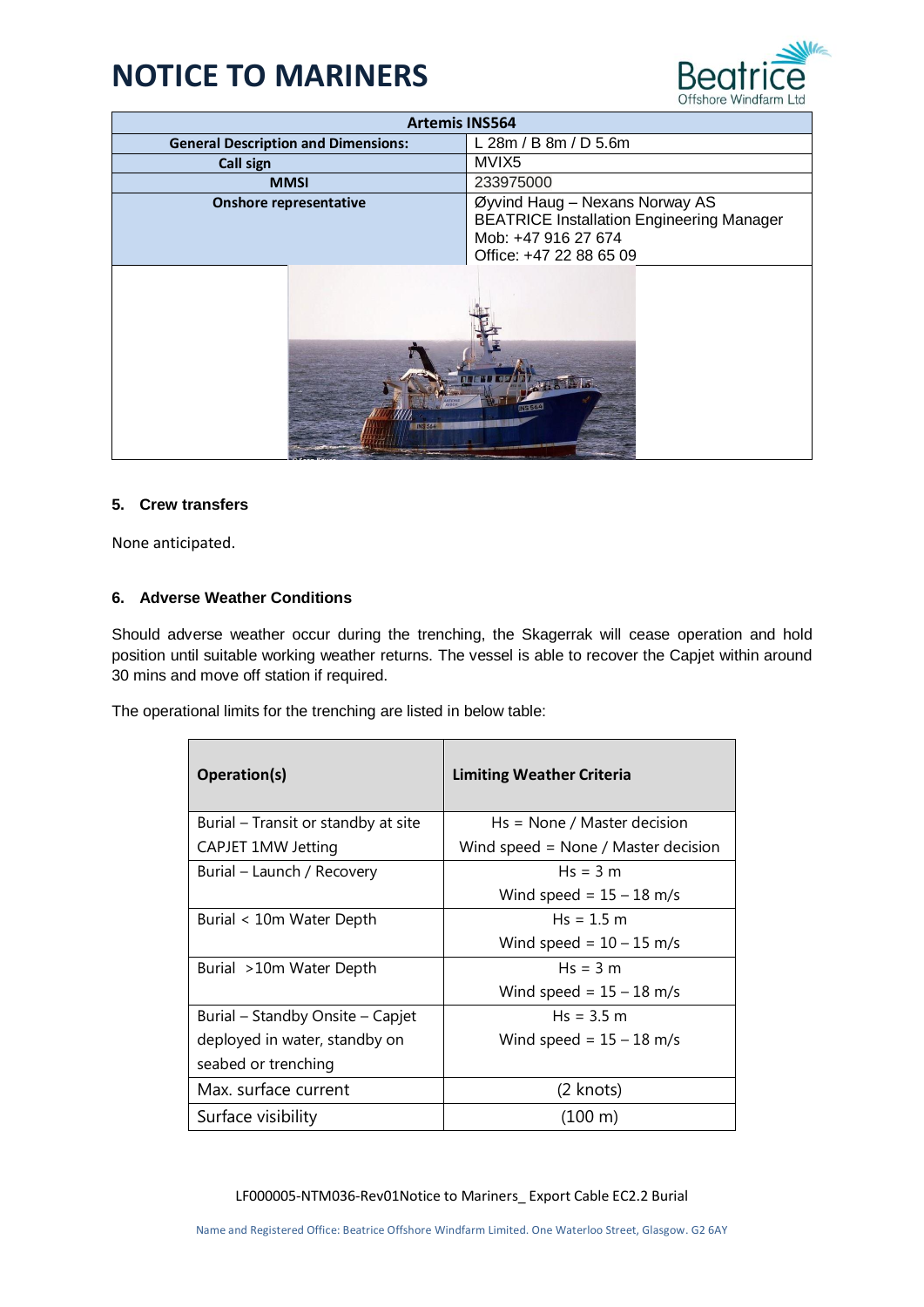

### **7. General Safety Advice**

All vessels engaged in the construction activity will exhibit appropriate lights and shapes prescribed by the International Regulations for Preventing Collisions at Sea; relative to their operations. All vessels engaged in the activity will also transmit an Automatic Identification System (AIS) message.

Use of Safety Zones within the Beatrice Offshore Windfarm Construction Area:

The Secretary of State for Business, Energy and Industrial Strategy (BEIS) has approved the use of safety zones under the Energy Act 2004 for the installation of wind turbines and offshore transformer module foundations/substructures within the Beatrice Offshore Windfarm. The approval was granted on the 17th March 2017.

The Secretary of State has declared Safety Zones under the following terms: During Construction

• 500 metres radius around each wind turbine, offshore transformer module and/or their substructures and foundations comprising the Beatrice Offshore Wind Farm whilst work is being performed as indicated by the presence of construction vessels.

It is noted that the 500 metre safety zones will roll with the installation activity with no more than two construction vessels working at any one time. Vessels are advised that anchors associated with the construction vessels may extend outside of the 500 metre safety zone.

• A 50 metres radius around each wind turbine, offshore transformer module and / or their substructure and foundations installed but waiting to be commissioned as part of the Beatrice Offshore Wind Farm.

• Positions of foundations installed will be promulgated within the Weekly Notice of Operations. Only vessels associated with the Beatrice Offshore Wind Farm construction may enter statutory Safety Zones with prior permission.

The duty Guard Vessels and Marine Coordination centre will be responsible for monitoring and policing the Safety Zones; and can be contacted directly for advice.

Further information on the application of Safety Zones can be obtained from the Marine Coordinator. Users are advised to keep clear of construction activities, including Safety Zones, within the Beatrice Offshore Windfarm construction area in line with Marine Guidance Note 372.

**ALL VESSELS ARE REQUESTED** to give all construction and support vessels a wide berth.

**MARINERS ARE REMINDED** to navigate with caution and keep continued watch on VHF Ch. 70 / 16 when navigating the area.

#### **8. Dedicated Guard Vessels**

The Guard Vessels 'Fisher Boys' and 'Artemis' will be in attendance along the cable route and at the Cable Lay Vessel 'Skagerrak'.

All vessels can be contacted on VHF CH16

### **9. Fisheries Liaison**

Fisheries liaison associated with the activity will be co-ordinated by Brown and May Marine. For any commercial fishery queries please contact: Alex Winrow-Giffin, telephone: +44 (0)1379 872144 and mobile: +44 (0)7760 160039 or email: alex@brownmay.com

### **10. Distribution List**